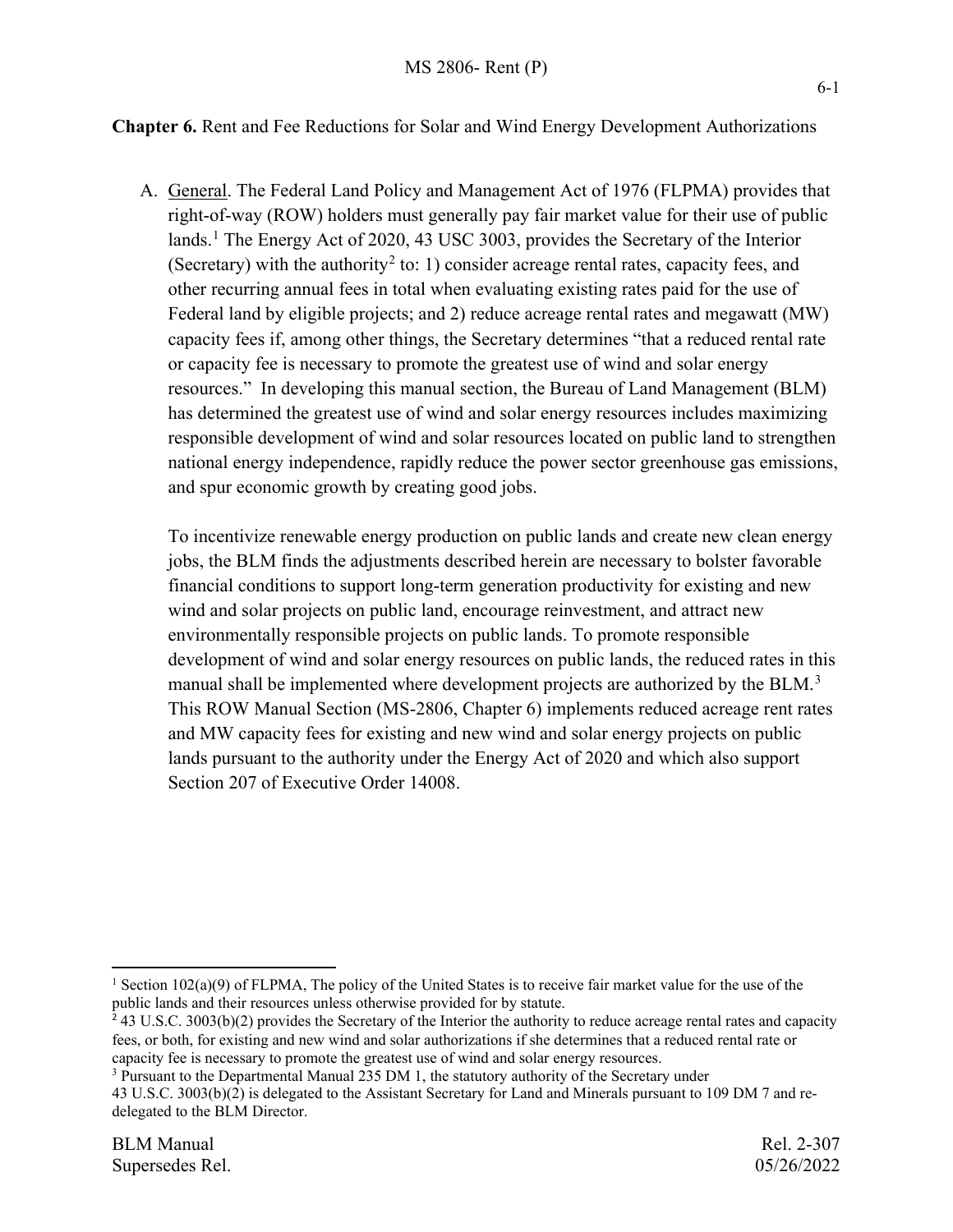## B. Implementation.

- 1. Annual billing:
	- a. Shall be applied for the calendar year 2021 and forward for all existing and new wind and solar energy development projects authorized on public land
	- b. Will be calculated using
		- i. MW fee rates tabulated in Section C; and,
		- ii. Acreage rent rates for wind and solar tabulated in Section E
- 2. *Exception:* where a hardship request is granted by a BLM State Director pursuant to federal regulations, the rates published under this manual section are not applicable for the duration of the approved hardship.
- C. Adjustments to Acreage Rent Rates and MW Fee Rates
	- 1. **Per-Acre Rent Rate Reduction Calculation:** Methodology<sup>[4](#page-1-0)</sup> ( $A \times B \times C \times D = E$ ) is adjusted as described below and shown in Section D - Statewide Per-Acre Rental Rate Calculation Methodology Tabulations.
		- Modify equation factor **"A"**
			- o **To reflect: the statewide average, per-acre "non-irrigated land values," less improvements by National Agricultural Statistics Service (NASS)**
			- o From previous: *per acre zone value determined by using a State-specific factor to assign a county to a zone in the wind or solar energy acreage rent schedule. The BLM will calculate a State-specific factor and apply it to the NASS data (county average per acre land and building value) to determine the per acre value and assign a county (or other geographical areas) to a zone. Using NASS data, the State-specific factor represents the percent difference between improved agricultural land and unimproved rangeland values.*
		- Modify equation factor **"C"**
			- o **To reflect: 2% rate-of-return**
			- o From previous: *5.27% rate-of-return*

<span id="page-1-0"></span><sup>4</sup> 43 CFR §§ 2806.52(a) & 2806.62(a)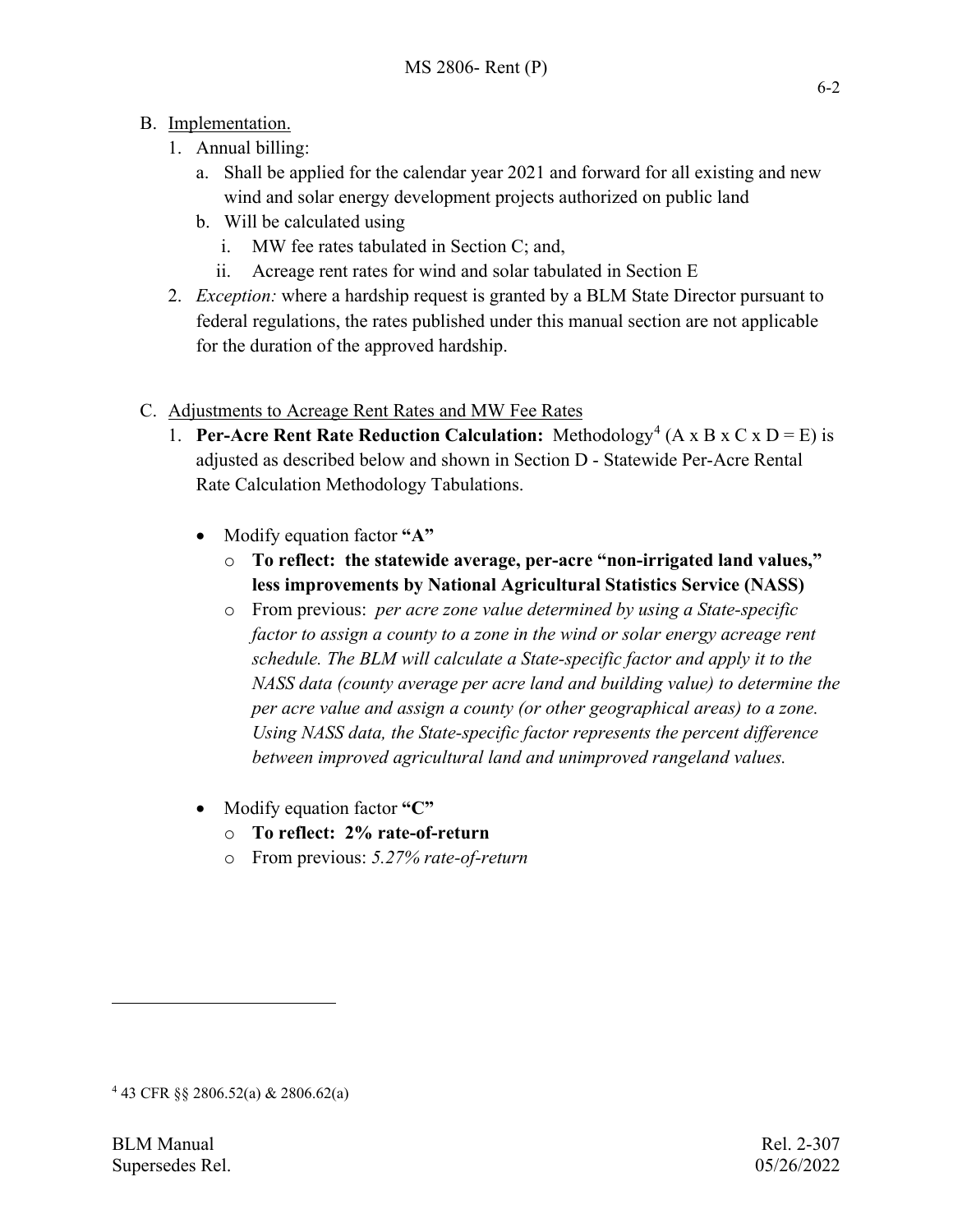- 2. **MW Capacity Fee Rate Reduction:** Adjusted as described below and shown in tabulation "MW Rate Schedule for Solar and Wind Development."
- The MW capacity fee rates
	- o **To reflect: \$2,000 capacity fee rate for all technologies**
	- o From Previous*:* 
		- *PV Solar=\$2,172 Concentrated Solar (CSP)=\$2,716 CSP with storage=\$3,259 Wind=\$3,802*
	- o Maintain phase-in over 3 years when generation initially begins
		- **25% year 1 = \$500/MW** *50% year 2 = \$1,000/MW 100% year 3 = \$2,000/MW*

# **MW RATE SCHEDULE FOR SOLAR AND WIND DEVELOPMENT**

| <b>TECHNOLOGY</b>       | 2021 - beyond |  |  |  |  |
|-------------------------|---------------|--|--|--|--|
| SOLAR - PV              | \$2,000       |  |  |  |  |
| SOLAR - CPV AND CSP     | \$2,000       |  |  |  |  |
| CSP with 3hrs + STORAGE | \$2,000       |  |  |  |  |
| WIND - all technologies | \$2,000       |  |  |  |  |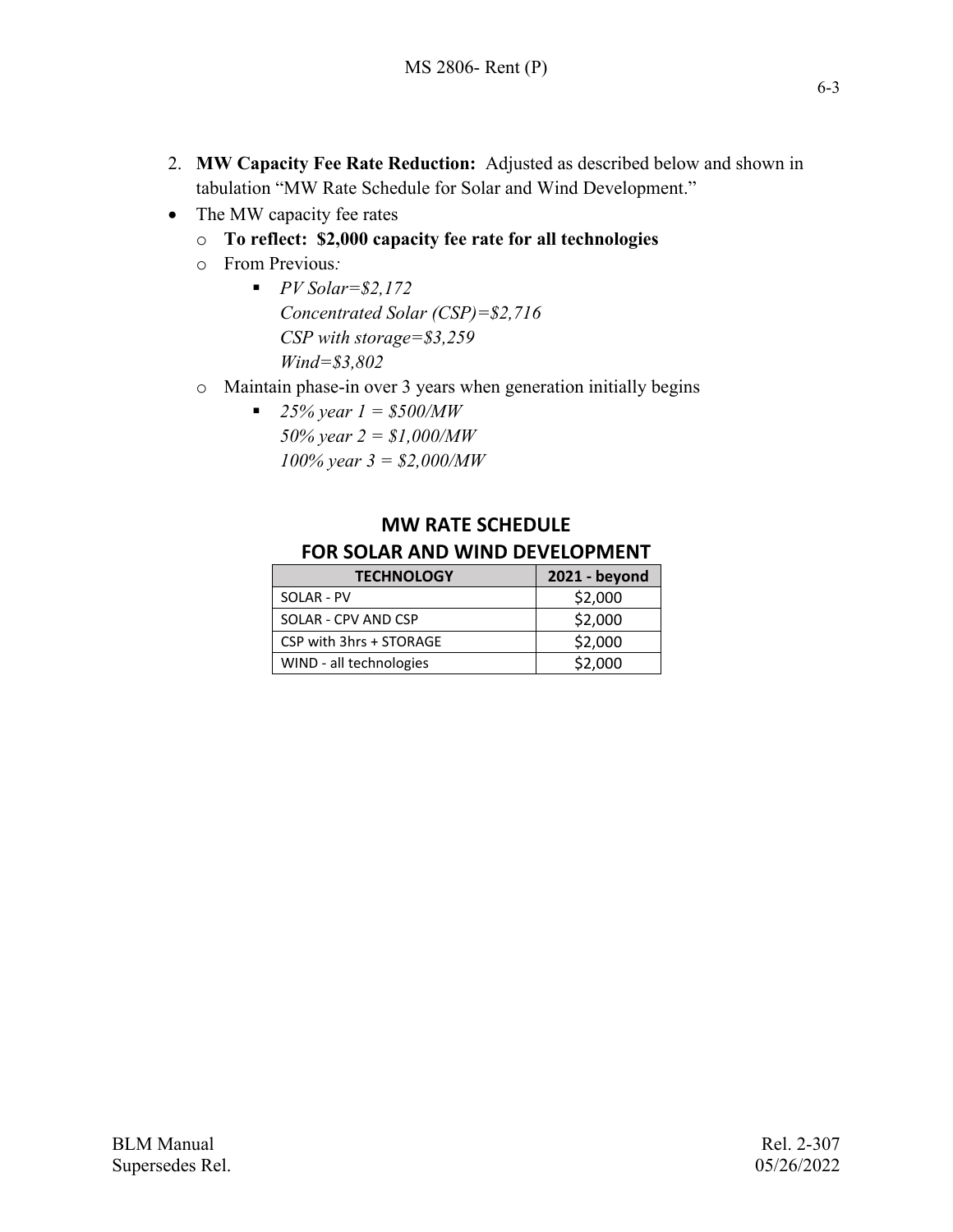D. Statewide Per-Acre Rental Rate Calculation Methodology Tabulations

# **SOLAR PER-ACRE RENTAL RATE BY STATE**

| <b>STATE</b>      | <b>2017 NASS</b><br><b>Census</b><br><b>Statewide</b><br><b>Average Non-</b><br><b>Irrigated Per</b><br>Acre Land &<br><b>Building Value</b> | Percent of<br>non-irrigated<br>lands with<br><i>improvements</i> | Equation<br>variable: A<br><b>Reduced for</b><br>percentage of<br>improved<br>land | Equation<br>variable: B<br><b>Multiply by</b><br>Encumbrance<br><b>Factor</b> (100%)<br>and round to<br>nearest cent | Equation<br>variable: C<br><b>Multiply by</b><br>$(2%)$ Rate of<br>Return<br>and round to<br>nearest cent | Equation<br>variable: D<br>Increase by<br>Annual<br>adjustment<br>$(2.1%)$ and<br>round to<br>nearest cent | Equation variable: E<br><b>2021 BLM</b><br><b>Statewide</b><br><b>Solar Development</b><br><b>Per-Acre Rent Rate</b> |
|-------------------|----------------------------------------------------------------------------------------------------------------------------------------------|------------------------------------------------------------------|------------------------------------------------------------------------------------|----------------------------------------------------------------------------------------------------------------------|-----------------------------------------------------------------------------------------------------------|------------------------------------------------------------------------------------------------------------|----------------------------------------------------------------------------------------------------------------------|
| <b>ALASKA</b>     | \$577.00                                                                                                                                     | 1.90%                                                            | \$566.04                                                                           | 100%                                                                                                                 | 2%                                                                                                        | 102.1%                                                                                                     | \$11.56                                                                                                              |
| <b>ARIZONA</b>    | \$441.00                                                                                                                                     | 7.50%                                                            | \$407.93                                                                           | 100%                                                                                                                 | 2%                                                                                                        | 102.1%                                                                                                     | \$8.33                                                                                                               |
| <b>CALIFORNIA</b> | \$3,914.00                                                                                                                                   | 6.00%                                                            | \$3,679.16                                                                         | 100%                                                                                                                 | 2%                                                                                                        | 102.1%                                                                                                     | \$75.13                                                                                                              |
| COLORADO          | \$1,290.00                                                                                                                                   | 2.10%                                                            | \$1,262.91                                                                         | 100%                                                                                                                 | 2%                                                                                                        | 102.1%                                                                                                     | \$25.79                                                                                                              |
| <b>IDAHO</b>      | \$1,931.00                                                                                                                                   | 3.40%                                                            | \$1,865.35                                                                         | 100%                                                                                                                 | 2%                                                                                                        | 102.1%                                                                                                     | \$38.09                                                                                                              |
| <b>MONTANA</b>    | \$785.00                                                                                                                                     | 1.20%                                                            | \$775.58                                                                           | 100%                                                                                                                 | 2%                                                                                                        | 102.1%                                                                                                     | \$15.84                                                                                                              |
| <b>NEW MEXICO</b> | \$399.00                                                                                                                                     | 0.70%                                                            | \$396.21                                                                           | 100%                                                                                                                 | 2%                                                                                                        | 102.1%                                                                                                     | \$8.09                                                                                                               |
| NEVADA            | \$689.00                                                                                                                                     | 7.10%                                                            | \$640.08                                                                           | 100%                                                                                                                 | 2%                                                                                                        | 102.1%                                                                                                     | \$13.07                                                                                                              |
| <b>OREGON</b>     | \$2,470.00                                                                                                                                   | 3.00%                                                            | \$2,395.90                                                                         | 100%                                                                                                                 | 2%                                                                                                        | 102.1%                                                                                                     | \$48.93                                                                                                              |
| <b>UTAH</b>       | \$952.00                                                                                                                                     | 2.40%                                                            | \$929.15                                                                           | 100%                                                                                                                 | 2%                                                                                                        | 102.1%                                                                                                     | \$18.97                                                                                                              |
| <b>WASHINGTON</b> | \$2,261.00                                                                                                                                   | 3.50%                                                            | \$2,181.87                                                                         | 100%                                                                                                                 | 2%                                                                                                        | 102.1%                                                                                                     | \$44.56                                                                                                              |
| <b>WYOMING</b>    | \$660.00                                                                                                                                     | 0.80%                                                            | \$654.72                                                                           | 100%                                                                                                                 | 2%                                                                                                        | 102.1%                                                                                                     | \$13.36                                                                                                              |

# **WIND PER-ACRE RENTAL RATE BY STATE**

|                   | <b>2017 NASS</b>                            |                                   | Equation                          | Equation                           | Equation                   | Equation                             | Equation variable: E                                 |
|-------------------|---------------------------------------------|-----------------------------------|-----------------------------------|------------------------------------|----------------------------|--------------------------------------|------------------------------------------------------|
|                   | <b>Census</b><br><b>Statewide</b>           | Percent of<br>non-irrigated       | variable: A<br><b>Reduced for</b> | variable: B<br>Multiply by         | variable: C<br>Multiply by | variable: D<br>Increase by<br>Annual | <b>2021 BLM</b><br><b>Statewide</b>                  |
| <b>STATE</b>      | <b>Average Non-</b><br><b>Irrigated Per</b> | lands with<br><i>improvements</i> | percentage<br>of improved         | Encumbrance<br><b>Factor</b> (10%) |                            | adjustment<br>$(2.1%)$ and           | <b>Wind Development</b><br><b>Per-Acre Rent Rate</b> |
|                   | Acre Land &<br><b>Building Value</b>        |                                   | land                              | and round to                       | Return<br>and round to     | round to                             |                                                      |
|                   |                                             |                                   |                                   | nearest cent                       | nearest cent               | nearest cent                         |                                                      |
| <b>ALASKA</b>     | \$577.00                                    | 1.90%                             | \$566.04                          | 10%                                | 2%                         | 102.1%                               | \$1.15                                               |
| <b>ARIZONA</b>    | \$441.00                                    | 7.50%                             | \$407.93                          | 10%                                | 2%                         | 102.1%                               | \$0.84                                               |
| <b>CALIFORNIA</b> | \$3,914.00                                  | 6.00%                             | \$3,679.16                        | 10%                                | 2%                         | 102.1%                               | \$7.51                                               |
| COLORADO          | \$1,290.00                                  | 2.10%                             | \$1,262.91                        | 10%                                | 2%                         | 102.1%                               | \$2.58                                               |
| <b>IDAHO</b>      | \$1,931.00                                  | 3.40%                             | \$1,865.35                        | 10%                                | 2%                         | 102.1%                               | \$3.81                                               |
| <b>MONTANA</b>    | \$785.00                                    | 1.20%                             | \$775.58                          | 10%                                | 2%                         | 102.1%                               | \$1.58                                               |
| <b>NEW MEXICO</b> | \$399.00                                    | 0.70%                             | \$396.21                          | 10%                                | 2%                         | 102.1%                               | \$0.81                                               |
| <b>NEVADA</b>     | \$689.00                                    | 7.10%                             | \$640.08                          | 10%                                | 2%                         | 102.1%                               | \$1.31                                               |
| <b>OREGON</b>     | \$2,470.00                                  | 3.00%                             | \$2,395.90                        | 10%                                | 2%                         | 102.1%                               | \$4.89                                               |
| <b>UTAH</b>       | \$952.00                                    | 2.40%                             | \$929.15                          | 10%                                | 2%                         | 102.1%                               | \$1.90                                               |
| <b>WASHINGTON</b> | \$2,261.00                                  | 3.50%                             | \$2,181.87                        | 10%                                | 2%                         | 102.1%                               | \$4.45                                               |
| <b>WYOMING</b>    | \$660.00                                    | 0.80%                             | \$654.72                          | 10%                                | 2%                         | 102.1%                               | \$1.34                                               |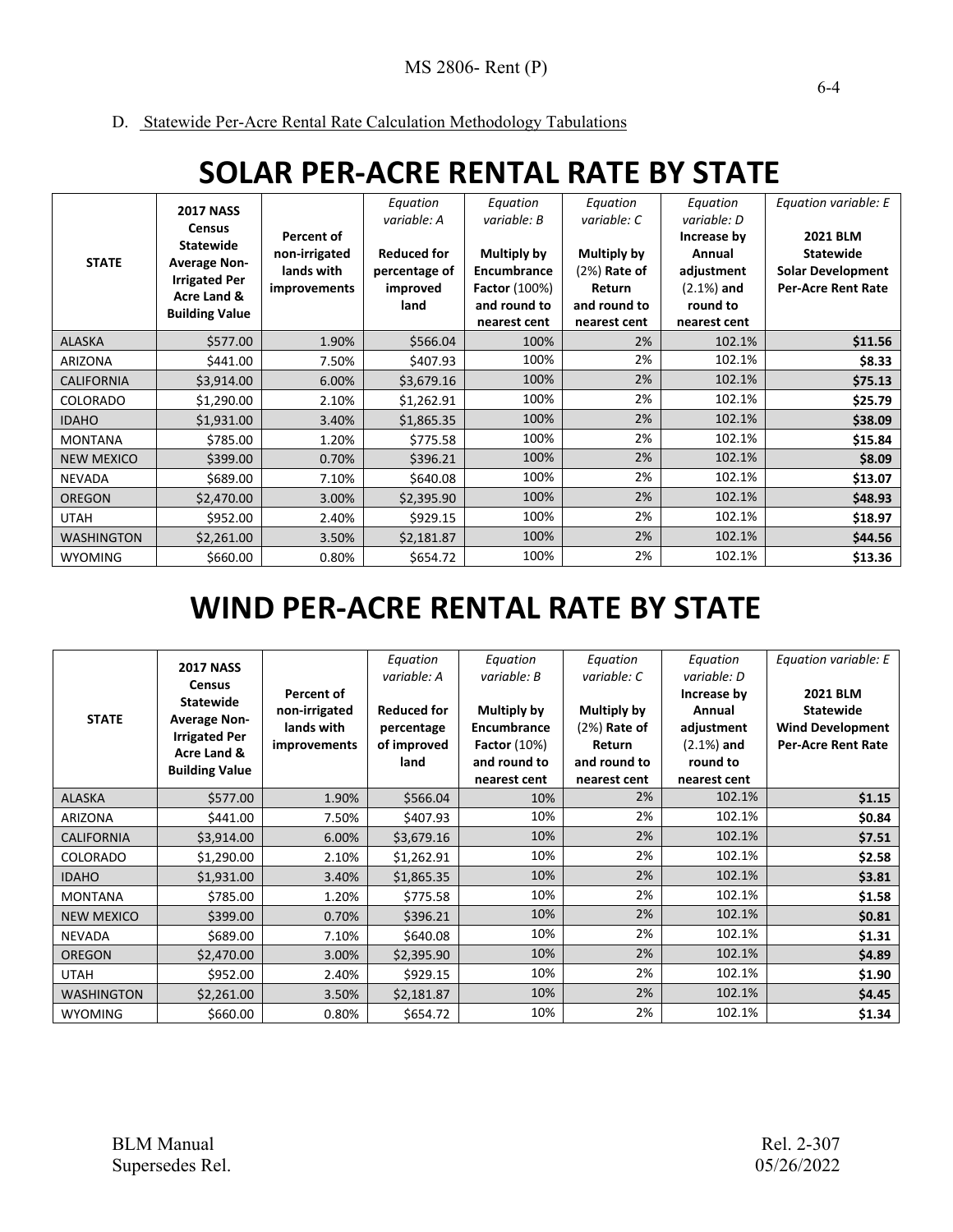E. Reduced Acreage Rent Schedules for Solar and Wind Energy Development Authorizations

# **REDUCED PER-ACRE RENTAL RATE SCHEDULE FOR SOLAR ENERGY AUTHORIZATIONS ON PUBLIC LAND**

| <b>STATE</b>      | 2021    | 2022    | 2023    | 2024    | 2025    | 2026    | 2027    | 2028    | 2029    | 2030    |
|-------------------|---------|---------|---------|---------|---------|---------|---------|---------|---------|---------|
| <b>ALASKA</b>     | \$11.56 | \$11.80 | \$12.05 | \$12.30 | \$12.56 | \$12.82 | \$13.09 | \$13.36 | \$13.64 | \$13.93 |
| <b>ARIZONA</b>    | \$8.33  | \$8.50  | \$8.68  | \$8.86  | \$9.05  | \$9.24  | \$9.43  | \$9.63  | \$9.83  | \$10.04 |
| <b>CALIFORNIA</b> | \$75.13 | \$76.71 | \$78.32 | \$79.96 | \$81.64 | \$83.35 | \$85.10 | \$86.89 | \$88.71 | \$90.57 |
| <b>COLORADO</b>   | \$25.79 | \$26.33 | \$26.88 | \$27.44 | \$28.02 | \$28.61 | \$29.21 | \$29.82 | \$30.45 | \$31.09 |
| <b>IDAHO</b>      | \$38.09 | \$38.89 | \$39.71 | \$40.54 | \$41.39 | \$42.26 | \$43.15 | \$44.06 | \$44.99 | \$45.93 |
| <b>MONTANA</b>    | \$15.84 | \$16.17 | \$16.51 | \$16.86 | \$17.21 | \$17.57 | \$17.94 | \$18.32 | \$18.70 | \$19.09 |
| <b>NEW MEXICO</b> | \$8.09  | \$8.26  | \$8.43  | \$8.61  | \$8.79  | \$8.97  | \$9.16  | \$9.35  | \$9.55  | \$9.75  |
| <b>NEVADA</b>     | \$13.07 | \$13.34 | \$13.62 | \$13.91 | \$14.20 | \$14.50 | \$14.80 | \$15.11 | \$15.43 | \$15.75 |
| <b>OREGON</b>     | \$48.93 | \$49.96 | \$51.01 | \$52.08 | \$53.17 | \$54.29 | \$55.43 | \$56.59 | \$57.78 | \$58.99 |
| <b>UTAH</b>       | \$18.97 | \$19.37 | \$19.78 | \$20.20 | \$20.62 | \$21.05 | \$21.49 | \$21.94 | \$22.40 | \$22.87 |
| <b>WASHINGTON</b> | \$44.56 | \$45.50 | \$46.46 | \$47.44 | \$48.44 | \$49.46 | \$50.50 | \$51.56 | \$52.64 | \$53.75 |
| <b>WYOMING</b>    | \$13.36 | \$13.64 | \$13.93 | \$14.22 | \$14.52 | \$14.82 | \$15.13 | \$15.45 | \$15.77 | \$16.10 |

Annual Adjustment Factor 2.1%

| <b>STATE</b>      | 2031    | 2032    | 2033    | 2034    | 2035     | 2036     | 2037     | 2038     | 2039     | 2040     |
|-------------------|---------|---------|---------|---------|----------|----------|----------|----------|----------|----------|
| <b>ALASKA</b>     | \$14.22 | \$14.52 | \$14.82 | \$15.13 | \$15.45  | \$15.77  | \$16.10  | \$16.44  | \$16.79  | \$17.14  |
| <b>ARIZONA</b>    | \$10.25 | \$10.47 | \$10.69 | \$10.91 | \$11.14  | \$11.37  | \$11.61  | \$11.85  | \$12.10  | \$12.35  |
| <b>CALIFORNIA</b> | \$92.47 | \$94.41 | \$96.39 | \$98.41 | \$100.48 | \$102.59 | \$104.74 | \$106.94 | \$109.19 | \$111.48 |
| <b>COLORADO</b>   | \$31.74 | \$32.41 | \$33.09 | \$33.78 | \$34.49  | \$35.21  | \$35.95  | \$36.70  | \$37.47  | \$38.26  |
| <b>IDAHO</b>      | \$46.89 | \$47.88 | \$48.89 | \$49.92 | \$50.97  | \$52.04  | \$53.13  | \$54.25  | \$55.39  | \$56.55  |
| <b>MONTANA</b>    | \$19.49 | \$19.90 | \$20.32 | \$20.75 | \$21.19  | \$21.63  | \$22.08  | \$22.54  | \$23.01  | \$23.49  |
| <b>NEW MEXICO</b> | \$9.95  | \$10.16 | \$10.37 | \$10.59 | \$10.81  | \$11.04  | \$11.27  | \$11.51  | \$11.75  | \$12.00  |
| <b>NEVADA</b>     | \$16.08 | \$16.42 | \$16.76 | \$17.11 | \$17.47  | \$17.84  | \$18.21  | \$18.59  | \$18.98  | \$19.38  |
| <b>OREGON</b>     | \$60.23 | \$61.49 | \$62.78 | \$64.10 | \$65.45  | \$66.82  | \$68.22  | \$69.65  | \$71.11  | \$72.60  |
| <b>UTAH</b>       | \$23.35 | \$23.84 | \$24.34 | \$24.85 | \$25.37  | \$25.90  | \$26.44  | \$27.00  | \$27.57  | \$28.15  |
| <b>WASHINGTON</b> | \$54.88 | \$56.03 | \$57.21 | \$58.41 | \$59.64  | \$60.89  | \$62.17  | \$63.48  | \$64.81  | \$66.17  |
| <b>WYOMING</b>    | \$16.44 | \$16.78 | \$17.13 | \$17.49 | \$17.86  | \$18.24  | \$18.62  | \$19.01  | \$19.41  | \$19.82  |

| <b>STATE</b>      | 2041     | 2042     | 2043     | 2044     | 2045     | 2046     | 2047     | 2048     | 2049     | 2050     |
|-------------------|----------|----------|----------|----------|----------|----------|----------|----------|----------|----------|
| <b>ALASKA</b>     | \$17.50  | \$17.87  | \$18.25  | \$18.63  | \$19.02  | \$19.42  | \$19.83  | \$20.25  | \$20.68  | \$21.11  |
| ARIZONA           | \$12.61  | \$12.87  | \$13.14  | \$13.42  | \$13.70  | \$13.99  | \$14.28  | \$14.58  | \$14.89  | \$15.20  |
| <b>CALIFORNIA</b> | \$113.82 | \$116.21 | \$118.65 | \$121.14 | \$123.68 | \$126.28 | \$128.93 | \$131.64 | \$134.40 | \$137.22 |
| <b>COLORADO</b>   | \$39.06  | \$39.88  | \$40.72  | \$41.58  | \$42.45  | \$43.34  | \$44.25  | \$45.18  | \$46.13  | \$47.10  |
| <b>IDAHO</b>      | \$57.74  | \$58.95  | \$60.19  | \$61.45  | \$62.74  | \$64.06  | \$65.41  | \$66.78  | \$68.18  | \$69.61  |
| <b>MONTANA</b>    | \$23.98  | \$24.49  | \$25.00  | \$25.53  | \$26.07  | \$26.62  | \$27.18  | \$27.75  | \$28.33  | \$28.92  |
| <b>NEW MEXICO</b> | \$12.25  | \$12.51  | \$12.77  | \$13.04  | \$13.31  | \$13.59  | \$13.88  | \$14.17  | \$14.47  | \$14.77  |
| <b>NEVADA</b>     | \$19.79  | \$20.20  | \$20.62  | \$21.05  | \$21.49  | \$21.94  | \$22.40  | \$22.87  | \$23.35  | \$23.84  |
| <b>OREGON</b>     | \$74.12  | \$75.68  | \$77.27  | \$78.89  | \$80.55  | \$82.24  | \$83.97  | \$85.73  | \$87.53  | \$89.37  |
| <b>UTAH</b>       | \$28.74  | \$29.34  | \$29.96  | \$30.59  | \$31.23  | \$31.89  | \$32.56  | \$33.24  | \$33.94  | \$34.65  |
| <b>WASHINGTON</b> | \$67.56  | \$68.98  | \$70.43  | \$71.91  | \$73.42  | \$74.96  | \$76.53  | \$78.14  | \$79.78  | \$81.46  |
| <b>WYOMING</b>    | \$20.24  | \$20.66  | \$21.09  | \$21.53  | \$21.98  | \$22.44  | \$22.91  | \$23.39  | \$23.88  | \$24.38  |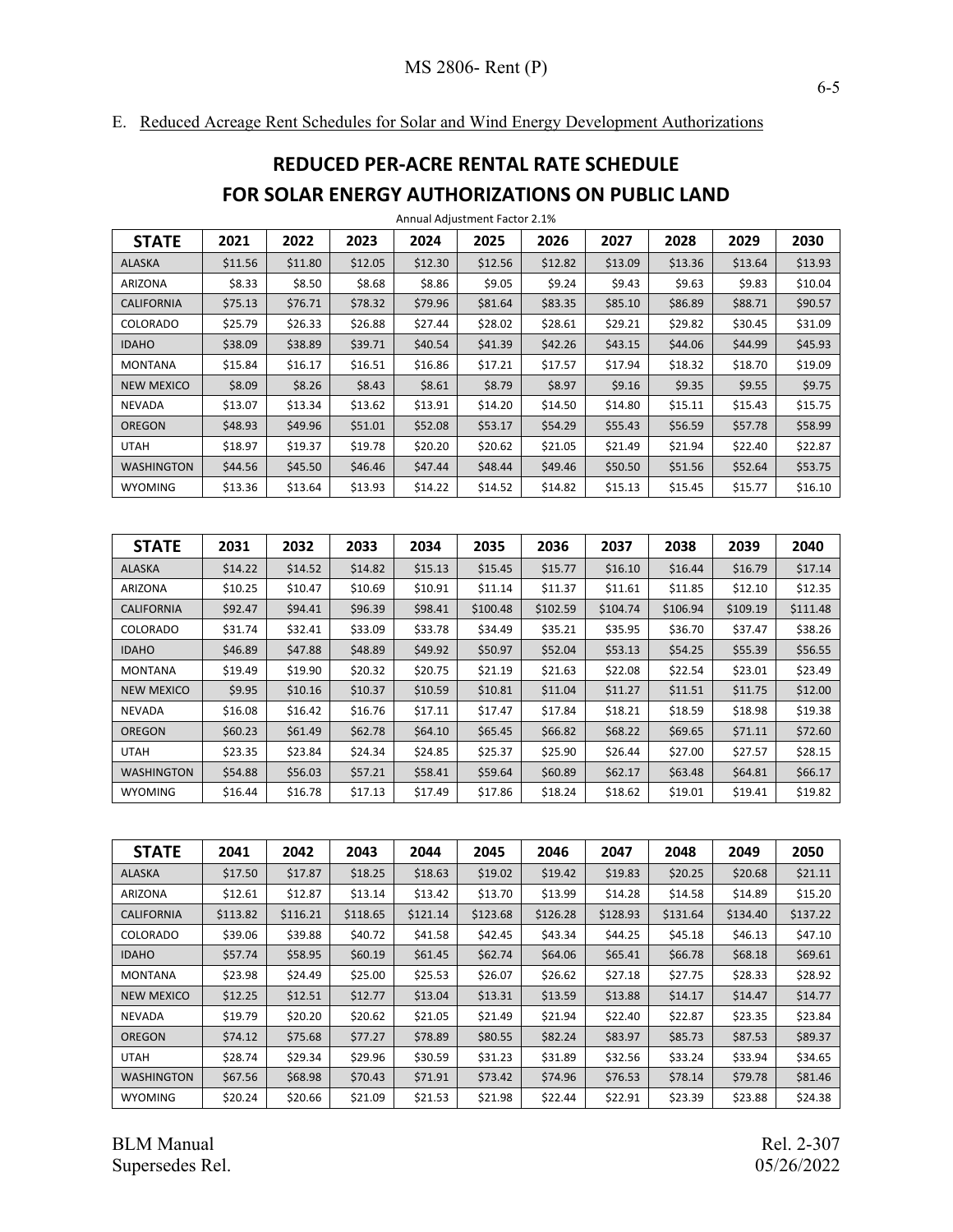# **REDUCED PER-ACRE RENTAL RATE SCHEDULE FOR WIND ENERGY AUTHORIZATIONS ON PUBLIC LAND**

| <b>STATE</b>      | 2021   | 2022   | 2023   | 2024   | 2025   | 2026   | 2027   | 2028   | 2029   | 2030   |
|-------------------|--------|--------|--------|--------|--------|--------|--------|--------|--------|--------|
| <b>ALASKA</b>     | \$1.15 | \$1.17 | \$1.19 | \$1.21 | \$1.24 | \$1.27 | \$1.30 | \$1.33 | \$1.36 | \$1.39 |
| <b>ARIZONA</b>    | \$0.84 | \$0.86 | \$0.88 | \$0.90 | \$0.92 | \$0.94 | \$0.96 | \$0.98 | \$1.00 | \$1.02 |
| <b>CALIFORNIA</b> | \$7.51 | \$7.67 | \$7.83 | \$7.99 | \$8.16 | \$8.33 | \$8.50 | \$8.68 | \$8.86 | \$9.05 |
| COLORADO          | \$2.58 | \$2.63 | \$2.69 | \$2.75 | \$2.81 | \$2.87 | \$2.93 | \$2.99 | \$3.05 | \$3.11 |
| <b>IDAHO</b>      | \$3.81 | \$3.89 | \$3.97 | \$4.05 | \$4.14 | \$4.23 | \$4.32 | \$4.41 | \$4.50 | \$4.59 |
| <b>MONTANA</b>    | \$1.58 | \$1.61 | \$1.64 | \$1.67 | \$1.71 | \$1.75 | \$1.79 | \$1.83 | \$1.87 | \$1.91 |
| <b>NEW MEXICO</b> | \$0.81 | \$0.83 | \$0.85 | \$0.87 | \$0.89 | \$0.91 | \$0.93 | \$0.95 | \$0.97 | \$0.99 |
| <b>NEVADA</b>     | \$1.31 | \$1.34 | \$1.37 | \$1.40 | \$1.43 | \$1.46 | \$1.49 | \$1.52 | \$1.55 | \$1.58 |
| <b>OREGON</b>     | \$4.89 | \$4.99 | \$5.09 | \$5.20 | \$5.31 | \$5.42 | \$5.53 | \$5.65 | \$5.77 | \$5.89 |
| <b>UTAH</b>       | \$1.90 | \$1.94 | \$1.98 | \$2.02 | \$2.06 | \$2.10 | \$2.14 | \$2.18 | \$2.23 | \$2.28 |
| <b>WASHINGTON</b> | \$4.45 | \$4.54 | \$4.64 | \$4.74 | \$4.84 | \$4.94 | \$5.04 | \$5.15 | \$5.26 | \$5.37 |
| <b>WYOMING</b>    | \$1.34 | \$1.37 | \$1.40 | \$1.43 | \$1.46 | \$1.49 | \$1.52 | \$1.55 | \$1.58 | \$1.61 |

Annual Adjustment Factor 2.1%

| <b>STATE</b>      | 2031   | 2032   | 2033   | 2034   | 2035    | 2036    | 2037    | 2038    | 2039    | 2040    |
|-------------------|--------|--------|--------|--------|---------|---------|---------|---------|---------|---------|
| <b>ALASKA</b>     | \$1.42 | \$1.45 | \$1.48 | \$1.51 | \$1.54  | \$1.57  | \$1.60  | \$1.63  | \$1.66  | \$1.69  |
| <b>ARIZONA</b>    | \$1.04 | \$1.06 | \$1.08 | \$1.10 | \$1.12  | \$1.14  | \$1.16  | \$1.18  | \$1.20  | \$1.23  |
| <b>CALIFORNIA</b> | \$9.24 | \$9.43 | \$9.63 | \$9.83 | \$10.04 | \$10.25 | \$10.47 | \$10.69 | \$10.91 | \$11.14 |
| <b>COLORADO</b>   | \$3.18 | \$3.25 | \$3.32 | \$3.39 | \$3.46  | \$3.53  | \$3.60  | \$3.68  | \$3.76  | \$3.84  |
| <b>IDAHO</b>      | \$4.69 | \$4.79 | \$4.89 | \$4.99 | \$5.09  | \$5.20  | \$5.31  | \$5.42  | \$5.53  | \$5.65  |
| <b>MONTANA</b>    | \$1.95 | \$1.99 | \$2.03 | \$2.07 | \$2.11  | \$2.15  | \$2.20  | \$2.25  | \$2.30  | \$2.35  |
| <b>NEW MEXICO</b> | \$1.01 | \$1.03 | \$1.05 | \$1.07 | \$1.09  | \$1.11  | \$1.13  | \$1.15  | \$1.17  | \$1.19  |
| <b>NEVADA</b>     | \$1.61 | \$1.64 | \$1.67 | \$1.71 | \$1.75  | \$1.79  | \$1.83  | \$1.87  | \$1.91  | \$1.95  |
| <b>OREGON</b>     | \$6.01 | \$6.14 | \$6.27 | \$6.40 | \$6.53  | \$6.67  | \$6.81  | \$6.95  | \$7.10  | \$7.25  |
| <b>UTAH</b>       | \$2.33 | \$2.38 | \$2.43 | \$2.48 | \$2.53  | \$2.58  | \$2.63  | \$2.69  | \$2.75  | \$2.81  |
| <b>WASHINGTON</b> | \$5.48 | \$5.60 | \$5.72 | \$5.84 | \$5.96  | \$6.09  | \$6.22  | \$6.35  | \$6.48  | \$6.62  |
| <b>WYOMING</b>    | \$1.64 | \$1.67 | \$1.71 | \$1.75 | \$1.79  | \$1.83  | \$1.87  | \$1.91  | \$1.95  | \$1.99  |

| <b>STATE</b>      | 2041    | 2042    | 2043    | 2044    | 2045    | 2046    | 2047    | 2048    | 2049    | 2050    |
|-------------------|---------|---------|---------|---------|---------|---------|---------|---------|---------|---------|
| <b>ALASKA</b>     | \$1.73  | \$1.77  | \$1.81  | \$1.85  | \$1.89  | \$1.93  | \$1.97  | \$2.01  | \$2.05  | \$2.09  |
| <b>ARIZONA</b>    | \$1.26  | \$1.29  | \$1.32  | \$1.35  | \$1.38  | \$1.41  | \$1.44  | \$1.47  | \$1.50  | \$1.53  |
| <b>CALIFORNIA</b> | \$11.37 | \$11.61 | \$11.85 | \$12.10 | \$12.35 | \$12.61 | \$12.87 | \$13.14 | \$13.42 | \$13.70 |
| <b>COLORADO</b>   | \$3.92  | \$4.00  | \$4.08  | \$4.17  | \$4.26  | \$4.35  | \$4.44  | \$4.53  | \$4.63  | \$4.73  |
| <b>IDAHO</b>      | \$5.77  | \$5.89  | \$6.01  | \$6.14  | \$6.27  | \$6.40  | \$6.53  | \$6.67  | \$6.81  | \$6.95  |
| <b>MONTANA</b>    | \$2.40  | \$2.45  | \$2.50  | \$2.55  | \$2.60  | \$2.65  | \$2.71  | \$2.77  | \$2.83  | \$2.89  |
| <b>NEW MEXICO</b> | \$1.21  | \$1.24  | \$1.27  | \$1.30  | \$1.33  | \$1.36  | \$1.39  | \$1.42  | \$1.45  | \$1.48  |
| <b>NEVADA</b>     | \$1.99  | \$2.03  | \$2.07  | \$2.11  | \$2.15  | \$2.20  | \$2.25  | \$2.30  | \$2.35  | \$2.40  |
| <b>OREGON</b>     | \$7.40  | \$7.56  | \$7.72  | \$7.88  | \$8.05  | \$8.22  | \$8.39  | \$8.57  | \$8.75  | \$8.93  |
| <b>UTAH</b>       | \$2.87  | \$2.93  | \$2.99  | \$3.05  | \$3.11  | \$3.18  | \$3.25  | \$3.32  | \$3.39  | \$3.46  |
| <b>WASHINGTON</b> | \$6.76  | \$6.90  | \$7.04  | \$7.19  | \$7.34  | \$7.49  | \$7.65  | \$7.81  | \$7.97  | \$8.14  |
| <b>WYOMING</b>    | \$2.03  | \$2.07  | \$2.11  | \$2.15  | \$2.20  | \$2.25  | \$2.30  | \$2.35  | \$2.40  | \$2.45  |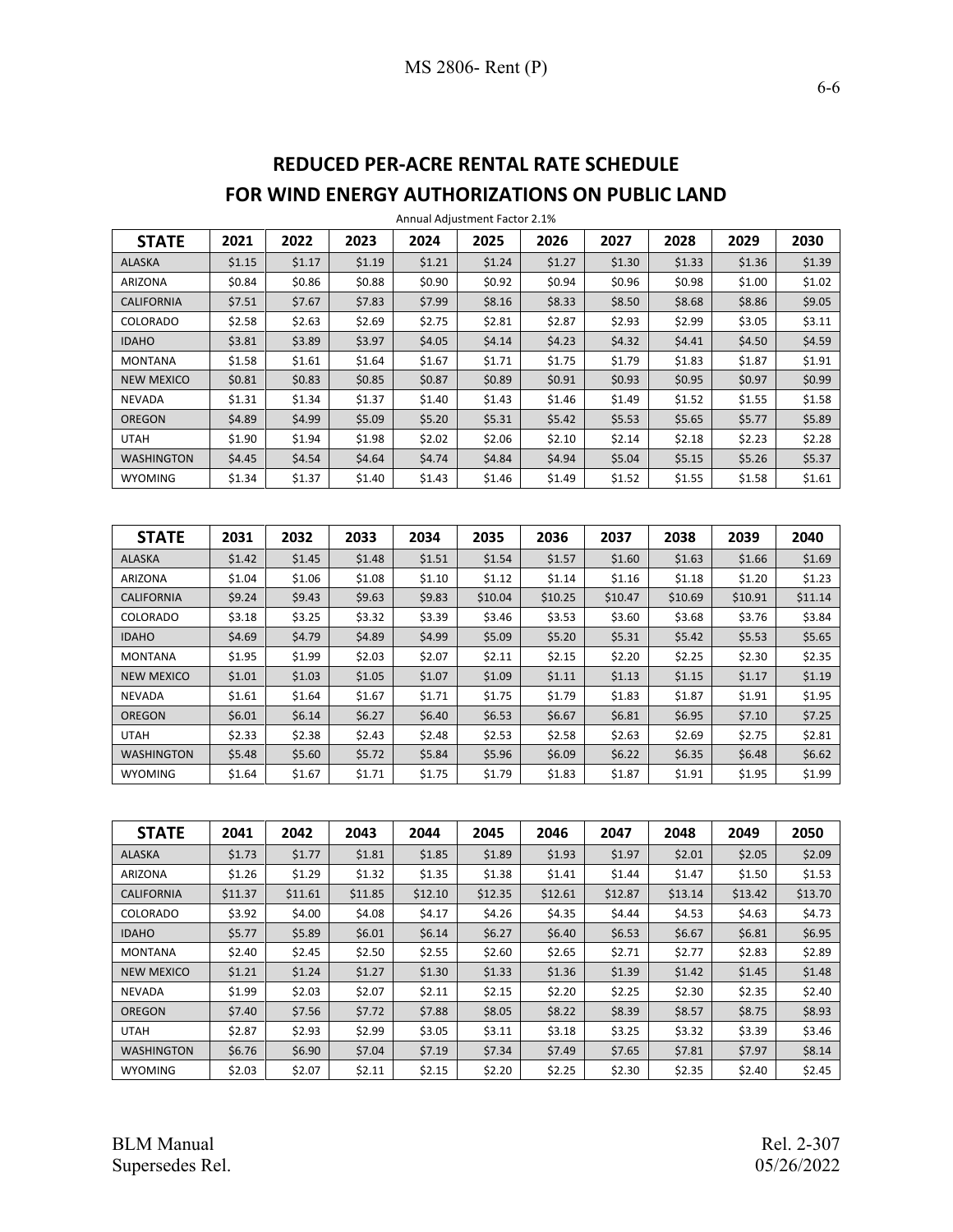#### F. Example Calculations

Solar Development Authorization - Example calculations:

#### **PROJECT INFORMATION:**

Name: Sunny Solar Type: Photovoltaic (PV) solar energy project Nameplate Capacity: 350 MW Public land acreage: 2,625 acres State: California Right-of-Way Authorization date: June 1, 2021 Commercial Operation Date (generation begins): June 1, 2024

## **SUNNY SOLAR Photovoltaic Solar Energy Project**

**Calendar | Acreage Rent | MW FEE | Total Rent \$** 98,608.13 NO MW FEE **\$ 98,608.13 \$** 201,363.75 NO MW FEE **\$ 201,363.75 \$ 205,590.00 NO MW FEE \$ 205,590.00**  \$ 209,895.00 \$ 87,500.00 **\$ 297,395.00**  \$ 214,305.00 \$ 350,000.00 **\$ 564,305.00**  \$ 218,793.75 \$ 700,000.00 **\$ 918,793.75**  \$ 223,387.50 \$ 700,000.00 **\$ 923,387.50**  \$ 228,086.25 \$ 700,000.00 **\$ 928,086.25**  \$ 232,863.75 \$ 700,000.00 **\$ 932,863.75**  \$ 237,746.25 \$ 700,000.00 **\$ 937,746.25**  \$ 242,733.75 \$ 700,000.00 **\$ 942,733.75**  \$ 247,826.25 \$ 700,000.00 **\$ 947,826.25**  \$ 253,023.75 \$ 700,000.00 **\$ 953,023.75**  \$ 258,326.25 \$ 700,000.00 **\$ 958,326.25**  \$ 263,760.00 \$ 700,000.00 **\$ 963,760.00**  \$ 269,298.75 \$ 700,000.00 **\$ 969,298.75**  \$ 274,942.50 \$ 700,000.00 **\$ 974,942.50**  \$ 280,717.50 \$ 700,000.00 **\$ 980,717.50**  \$ 286,623.75 \$ 700,000.00 **\$ 986,623.75**  \$ 292,635.00 \$ 700,000.00 **\$ 992,635.00**  \$ 298,777.50 \$ 700,000.00 **\$ 998,777.50**  \$ 305,051.25 \$ 700,000.00 **\$ 1,005,051.25**  \$ 311,456.25 \$ 700,000.00 **\$ 1,011,456.25**  \$ 317,992.50 \$ 700,000.00 **\$ 1,017,992.50**  \$ 324,660.00 \$ 700,000.00 **\$ 1,024,660.00**  \$ 331,485.00 \$ 700,000.00 **\$ 1,031,485.00**  \$ 338,441.25 \$ 700,000.00 **\$ 1,038,441.25**  \$ 345,555.00 \$ 700,000.00 **\$ 1,045,555.00**  \$ 352,800.00 \$ 700,000.00 **\$ 1,052,800.00**  \$ 360,202.50 \$ 700,000.00 **\$ 1,060,202.50** 

#### **Location: CALIFORNIA**

BLM Manual Rel. 2-307 Supersedes Rel. 65/26/2022